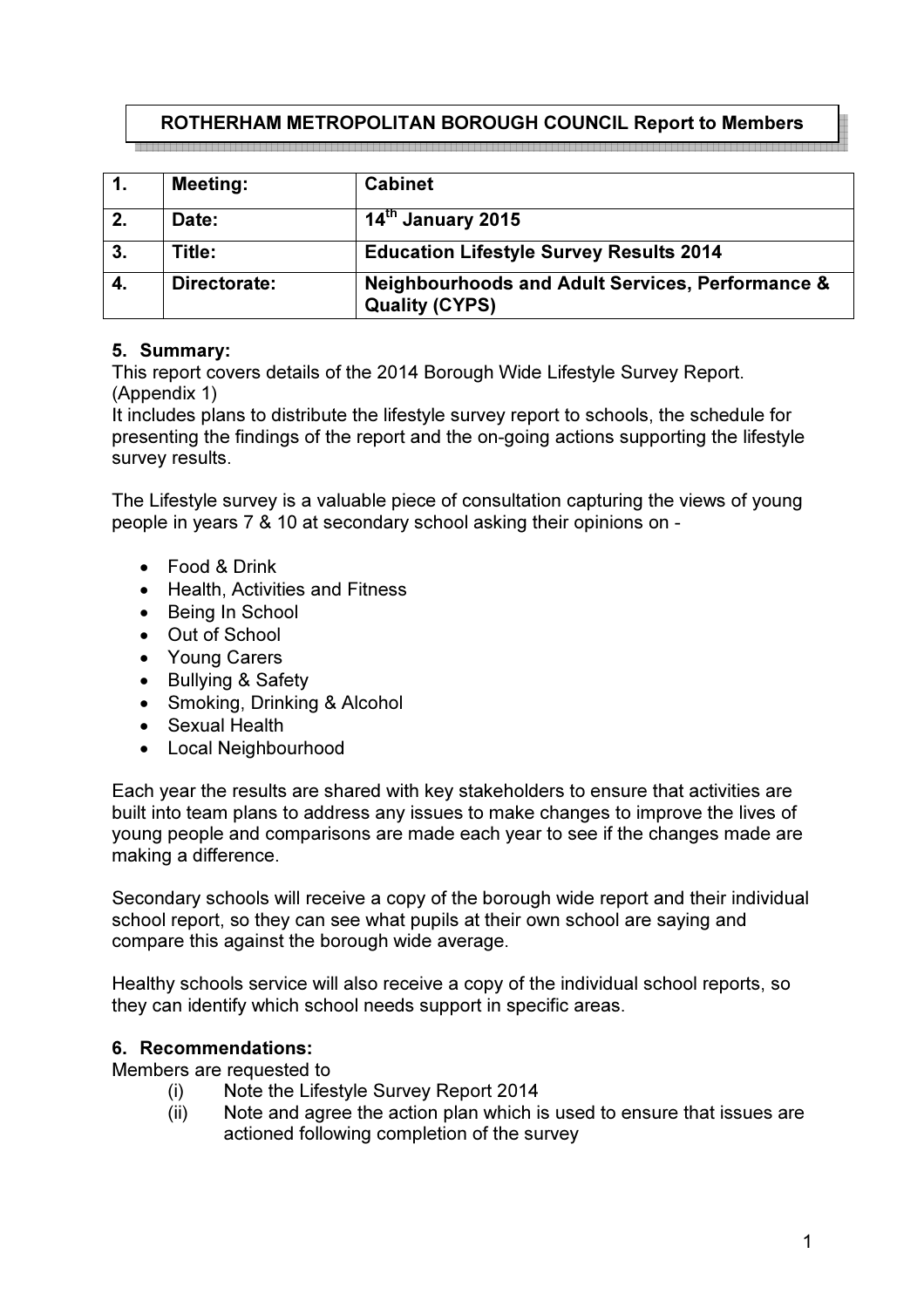# 7. Proposals and Details:

The 2014 Lifestyle Survey saw all 16 secondary schools in Rotherham participate, however one school did suspend their involvement due to the content of some of the questions, the issues that were raised by the school, were addressed, but the school informed us that it was then too late to reintroduce the survey. Overall 4,123 pupils participated which is a participation rate of 63%. This is the highest participation rate achieved since the commencement of the survey in 2006.

In the 2014 survey there were a number of new questions added after the formal consultation process. These requests came from public health, police and healthy schools consultant.

The new questions covered topics on safety, sexual health education, internet safety, e-cigarettes and young people's thoughts around alcohol, drugs and smoking

# 7.1 Positive results in the survey

- More young people having breakfast, 80% compared to 73% in 2013
- More young people having school dinners for lunch, 44% compared to 28% in 2013
- Increase in the number of pupils volunteering, up to 20% from 19% in 2013
- Bullying rates saw a considerable decrease in the number of young people who said they have been bullied, down to 28% from 38% in 2013
- Also there was a considerable increase in the number of pupils who said they had received help after being bullied up to 58% from 26% in 2013
- Reduction in the number of pupils having tried high energy drinks down to 50% from 59% in 2013
- Increase in the number of Y10 pupils saying they had never tried a cigarette up to 70% from 64% in 2013
- Increase in the number of young people who said they have never tried alcohol
	- $\triangleright$  Y10 up to 24% from 23% in 2013
	- $\geq$  Y7 up to 63% from 59% in 2013
- A reduction in the number of pupils who have tried some type of drug
	- $\triangleright$  Y7 solvents the most popular drug, young people saying they use this regular has gone down to 1% from 4% in 2013.
	- $\triangleright$  Y10 cannabis the most popular drug with young people saying they use this regular has gone down to 5% from 6% in 2013
- More young people know who the school nurse is up to 40% from 38% in 2013
- More young people said they visited Rotherham Town Centre up to 40% from 34% in 2013

# 7.2 Areas for attention from the survey

- Healthy eating crisps is now most popular snack
- Less young people say they regularly participate in sport or exercise down to 77% from 81% in 2013.
- Feelings pupils are asked how they feel about family, home life, friendships, the way they looked, schoolwork and themselves, in all areas young people do not feel as good as they did in 2013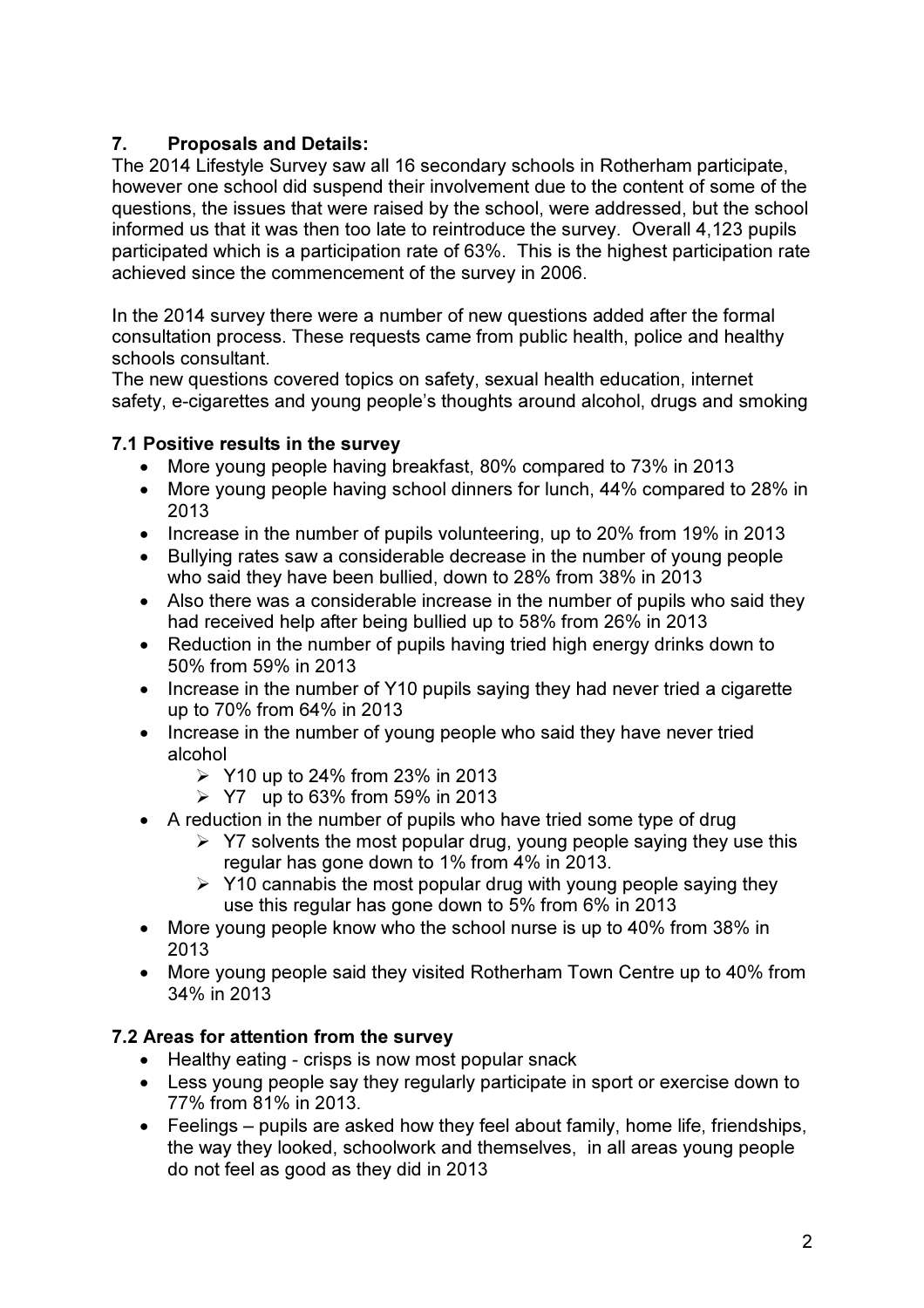- There is a slight increase in the number of young people identifying themselves as young carers although it is clearer now in relation to time spent and who they are caring for, after new questions added for 2014 survey
- Local shops are where young people are more likely to obtain their cigarettes from. Also young people obtain alcohol from local shops, more than supermarkets.
- Sexual Health new questions added to the Y10 survey 25% of young people in Y10 said that they have had sex. Out of these 46% said they had sex after drinking alcohol and 22% did not use any method of contraception. This is a similar result to national figures.
- After consultation the safety questions particularly around the town centre were split further and subsequent questions added. In Rotherham Town Centre only 10% of young people said they felt safe, reduced from 12% in 2013.
- Questions were asked specifically about Town Centre bus and train stations, only 9% said they felt safe in the bus station and only 7% at the train station.
- Subsequent questions show the reasons for feeling unsafe; being approached by strangers, being approached by drunks and fear of gangs are the main reasons for feeling unsafe.

Key stakeholders and partners are involved identifying activities to address these issues; Lifestyle Survey Results Action Plan addresses these (Appendix 2)

| <b>Date</b>                  | <b>Meeting</b>                               |                       |
|------------------------------|----------------------------------------------|-----------------------|
| 18 <sup>th</sup> November 14 | <b>DLT CYPS</b>                              | <b>Bev Pepperdine</b> |
|                              |                                              | <b>Sue Wilson</b>     |
| 18 <sup>TH</sup> November 14 | <b>DLT NAS</b>                               | <b>Bev Pepperdine</b> |
|                              |                                              | <b>Sue Wilson</b>     |
| 19 <sup>th</sup> November 14 | <b>SLT</b>                                   | <b>Bev Pepperdine</b> |
|                              |                                              | <b>Sue Wilson</b>     |
| 25 <sup>th</sup> November 14 | <b>Councillor Beaumont Informal Briefing</b> | <b>Bev Pepperdine</b> |
|                              |                                              | <b>Sue Wilson</b>     |
| 28 <sup>th</sup> November 14 | <b>EDS DMT</b>                               | <b>Bev Pepperdine</b> |
| 14 <sup>th</sup> January 15  | <b>Full Cabinet Meeting</b>                  | Jane Parfrement       |
| 21 <sup>st</sup> January 15  | <b>Improving Lives Scrutiny</b>              | <b>Bev Pepperdine</b> |
|                              |                                              | <b>Sue Wilson</b>     |
| 5 <sup>th</sup> February 15  | <b>Chief Executive Officers Group</b>        | <b>Bev Pepperdine</b> |
|                              |                                              | Sue Wilson            |
| 18 <sup>th</sup> February 15 | Health & Well Being Board                    | <b>Bev Pepperdine</b> |
|                              |                                              | Sue Wilson            |
| Feb/March 15                 | <b>Safeguarding Board</b>                    | <b>Bev Pepperdine</b> |
|                              |                                              | <b>Sue Wilson</b>     |

## 7.3 Timetable for presentations

Distribution of the report with an offer to attend subsequent meetings will be made to

- Public Health
- Healthy Schools Consultant Kay Denton
- Safer Neighbourhood Partnership
- South Yorkshire Police
- South Yorkshire Passenger Transport Executive
- Neighbourhood Crime Manager